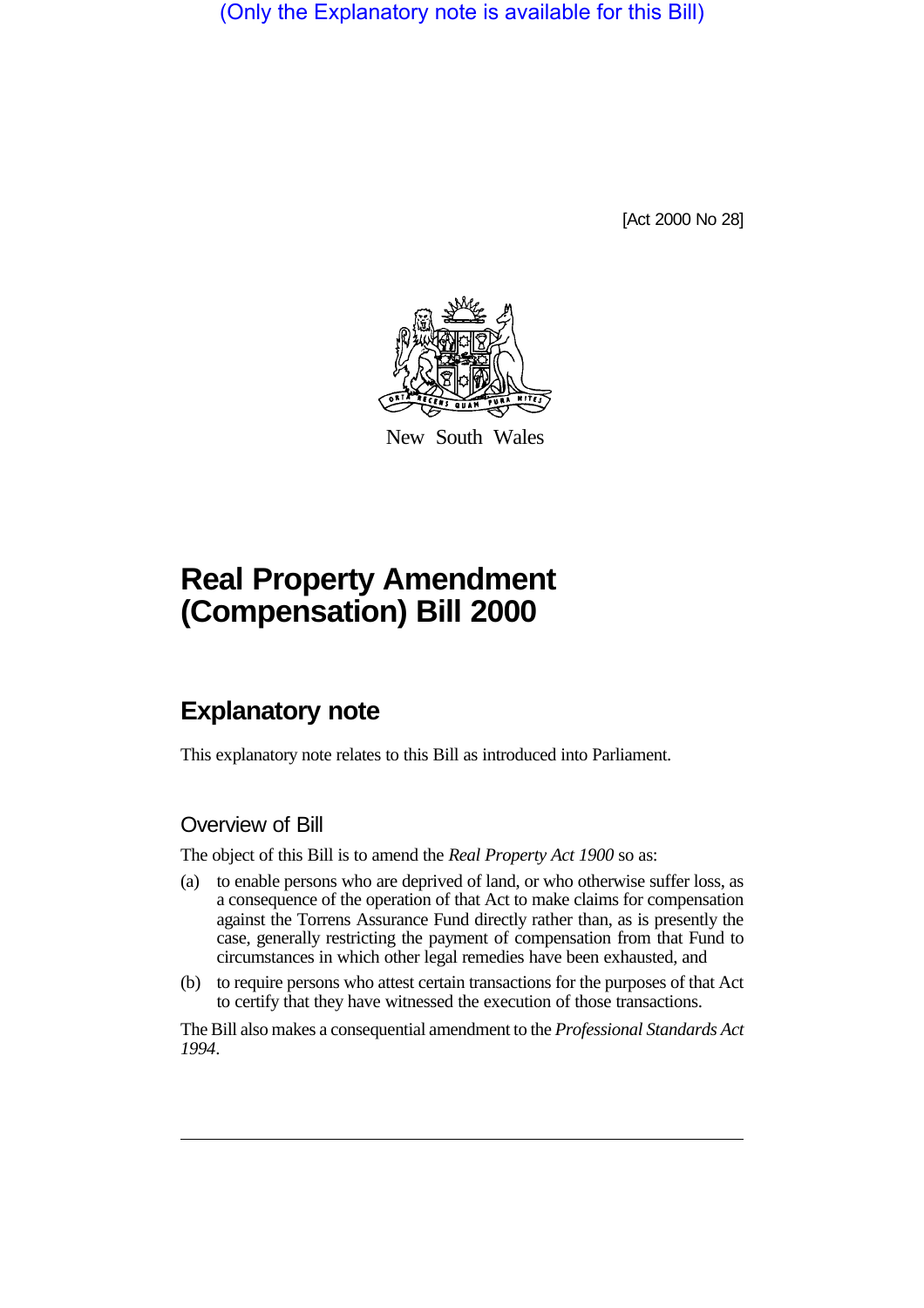Explanatory note

The provisions relating to the payment of compensation are currently contained in Part 14 of the *Real Property Act 1900*, together with provisions relating to the civil rights and remedies that are available to persons who are deprived of land, or who otherwise suffer loss, as a consequence of the operation of that Act. The opportunity has been taken to repeal and re-enact the whole of Part 14 and, in the process, to divide its subject-matter into two Parts (Part 13 dealing with civil rights and remedies and Part 14 dealing with claims for compensation) and to re-state that subject-matter in a clearer style.

## Outline of provisions

**Clause 1** sets out the name (also called the short title) of the proposed Act.

**Clause 2** provides for the commencement of the proposed Act on a day or days to be appointed by proclamation.

**Clause 3** is a formal provision giving effect to the amendments to the *Real Property Act 1900* set out in Schedule 1.

**Clause 4** makes a consequential amendment to the *Professional Standards Act 1994*.

## **Civil rights and remedies and claims for compensation against the Torrens Assurance Fund**

**Schedule 1 [12]** repeals Part 14 and replaces it with new Parts 13 and 14 (there being no Part 13 at present). The new Parts are arranged as follows:

## **Part 13 Civil rights and remedies**

## **Division 1 Proceedings for the possession or recovery of land**

**Proposed section 118** re-enacts existing section 124. The proposed section provides that proceedings for the possession or recovery of land do not lie against the registered proprietor of land except in certain specified circumstances. This section is one of the pillars that supports the principle of indefeasibility of title to land to which the Act applies.

**Proposed section 119** re-enacts existing section 125. The proposed section deals with the situation where a person who has become the registered proprietor of land, and has made improvements to the land, becomes the subject of a claim by some other person who is the registered proprietor of some or all of the same land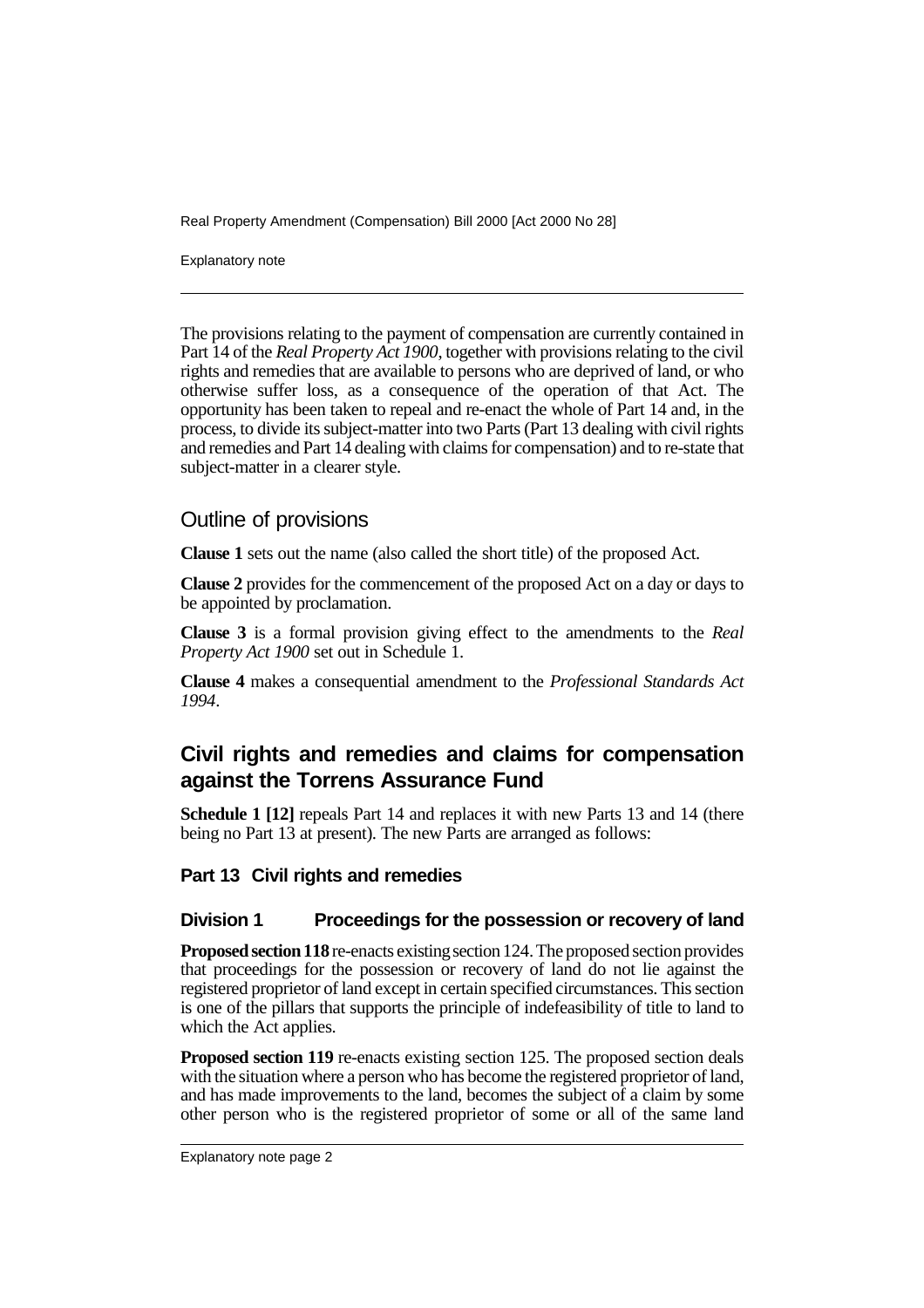Explanatory note

because of two folios having been created in respect of the same land where the claimant is the registered proprietor under the earlier folio. Essentially, the claimant does not recover the land unless the claimant contributes to the cost of the improvements that have been made.

## **Division 2 Proceedings for compensation**

**Proposed section 120** re-enacts existing section 126. The proposed section provides that a person who suffers loss or damage as a result of the operation of the Act in respect of any land is, in certain circumstances, entitled to recover damages for the loss or damage, either against the person responsible for the loss or damage or against the Registrar-General. Claims against the Registrar-General have to be made in accordance with proposed Part 14.

## **Division 3 Review of Registrar-General's actions**

**Proposed section 121** re-enacts existing section 121 (1). The proposed section requires the Registrar-General to provide reasons for certain of his or her decisions if requested to do so by persons who are dissatisfied with those decisions.

**Proposed section 122** re-enacts existing section 121 (2)–(8). The proposed section provides that a person who is dissatisfied with certain of the Registrar-General's decisions may apply to the Supreme Court for a review of the decision, and that the Supreme Court may uphold or vary the decision.

**Proposed section 123** re-enacts existing section 122. The proposed section provides that a person who applies for certain action to be taken by the Registrar-General in relation to land may state a case for the opinion of the Supreme Court on any objection that is made by the Registrar-General to the title to the land.

**Proposed section 124** re-enacts existing section 123. The proposed section provides that the Registrar-General may state a case for the opinion of the Supreme Court in relation to certain questions arising under the Act.

**Proposed section 125** re-enacts existing section 123A. The proposed section enables the Supreme Court to make orders as to costs in relation to proceedings under proposed Division 3, and provides for payment from the Torrens Assurance Fund of the costs payable by the Registrar-General.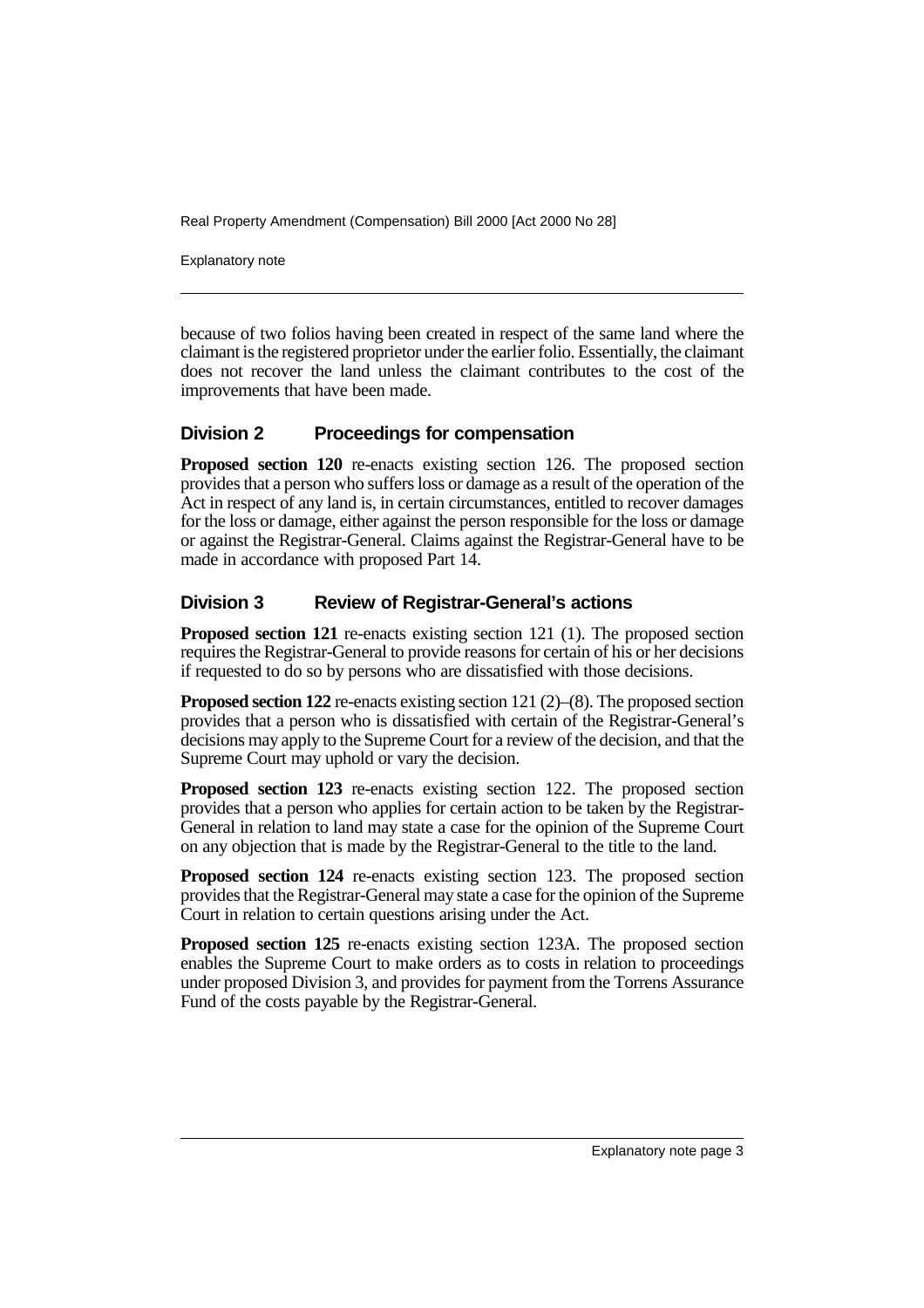Explanatory note

#### **Division 4 General**

**Proposed section 126** empowers the Registrar-General to intervene in any civil proceedings that may result in compensation becoming payable from the Torrens Assurance Fund. If the Registrar-General intervenes, he or she becomes a party to the proceedings.

**Proposed section 127** re-enacts existing section 130. The proposed section bars certain claims concerning certain actions by the Registrar-General where the claimant has been notified of the proposed action and has failed to lodge a caveat to prevent that action being taken.

## **Part 14 The Torrens Assurance Fund**

#### **Division 1 Preliminary**

**Proposed section 128** defines various words and expressions for the purposes of the proposed Part.

## **Division 2 Compensation generally**

**Proposed section 129** specifies the circumstances in which compensation is payable from the Torrens Assurance Fund, and the limitations on the payment of compensation.

**Proposed section 130** enables the Minister to direct ex gratia payments of compensation, on the recommendation of the Registrar-General, in respect of matters for which compensation is not otherwise payable.

## **Division 3 Administrative proceedings**

**Proposed section 131** provides that a person who has suffered compensable loss may lodge a claim for compensation with the Registrar-General within 6 years after the act or omission giving rise to the loss or, if the loss arose on a later date, within 6 years after that later date. The maximum compensation payable is \$100,000 (or such other amount as may be prescribed by the regulations under the Act). The claimant will be required to co-operate in the claim proceedings. A claim will be taken to have been refused if it has not been determined within 12 months after it was made unless the claimant is in default of the duty to co-operate in the claim proceedings, in which case that time is extended.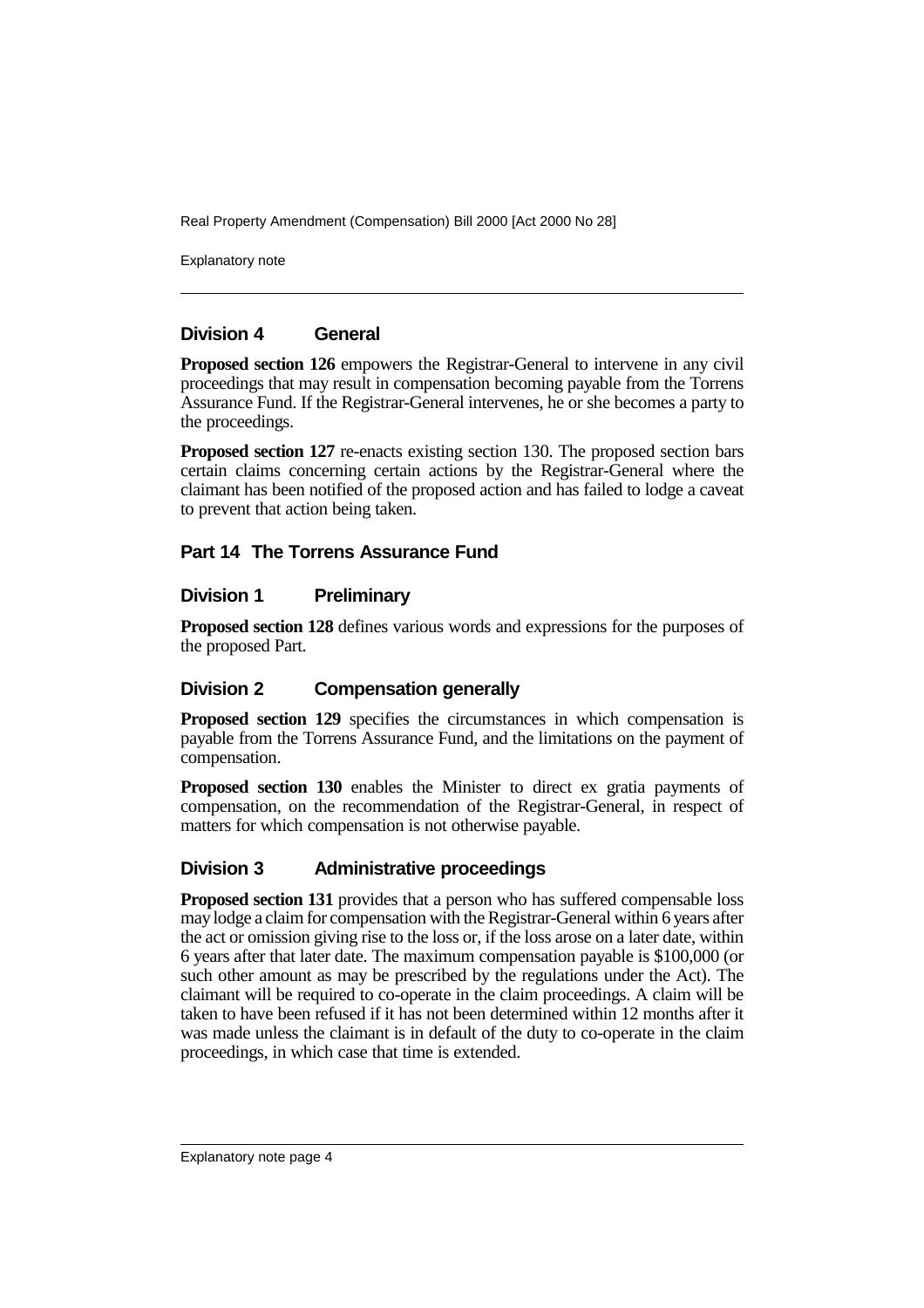Explanatory note

#### **Division 4 Court proceedings**

**Proposed section 132** provides that court proceedings for the payment of compensation from the Torrens Assurance Fund are to be taken against the Registrar-General. Such proceedings cannot be commenced before an administrative claim has been made and determined, and cannot be made more than 12 months after the administrative claim has been determined, except by leave of the court or with the consent of the Registrar-General. In any such proceedings, the Registrar-General is not bound by any prejudicial act or omission by any party to the proceedings.

#### **Division 5 Miscellaneous**

**Proposed section 133** provides that a professional indemnity insurer cannot be subrogated to any other person in respect of that person's right to claim compensation from the Torrens Assurance Fund, and further provides that on the commencement of administrative or court proceedings by a claimant against the Torrens Assurance Fund, the Registrar-General is subrogated to the claimant's rights against any other person.

**Proposed section 134** re-enacts existing section 133A. The proposed section establishes the Torrens Assurance Fund, and specifies how it is to be operated.

**Proposed section 135** re-enacts existing section 129. The proposed section confers power on the Registrar-General to settle any claim for payment of compensation from the Torrens Assurance Fund.

## **Certification of transactions**

**Schedule 1 [11]** substitutes section 117 (1). The proposed subsection provides that the Registrar-General may reject, or refuse to accept or take any action in relation to, any primary application, dealing or caveat unless it bears certain certificates. One certificate (signed by or on behalf of each person by whom the transaction is executed) must state that the transaction is correct for the purposes of the Act. The other certificate (signed by each witness to the execution of the transaction) must state that the witness is satisfied as to the identity of the person to whose execution of the transaction the witness is attesting and that the execution of the transaction by that person occurred in the presence of the witness.